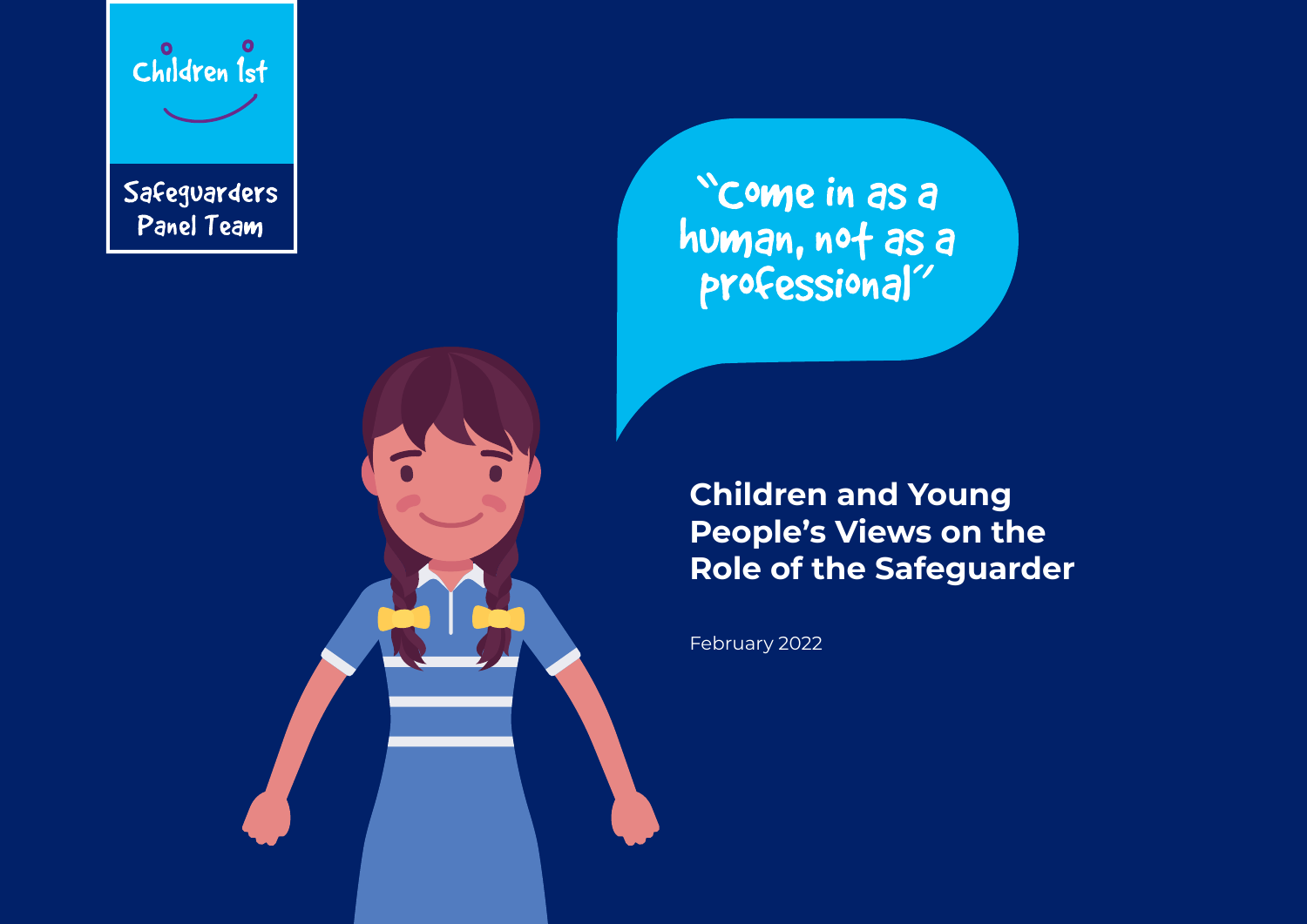#### **Contents**

#### **Introduction 3**

- **Gathering the experiences of children and young people 4**
- **Section 1: Who should Safeguarders be? 5**
- **Section 2: What might children and young people be worried or wondering about Safeguarders? 9**
- **Section 3: How can we ensure positive relationships between children, young people and Safeguarders? 13**

#### **Section 4: Reflection 20**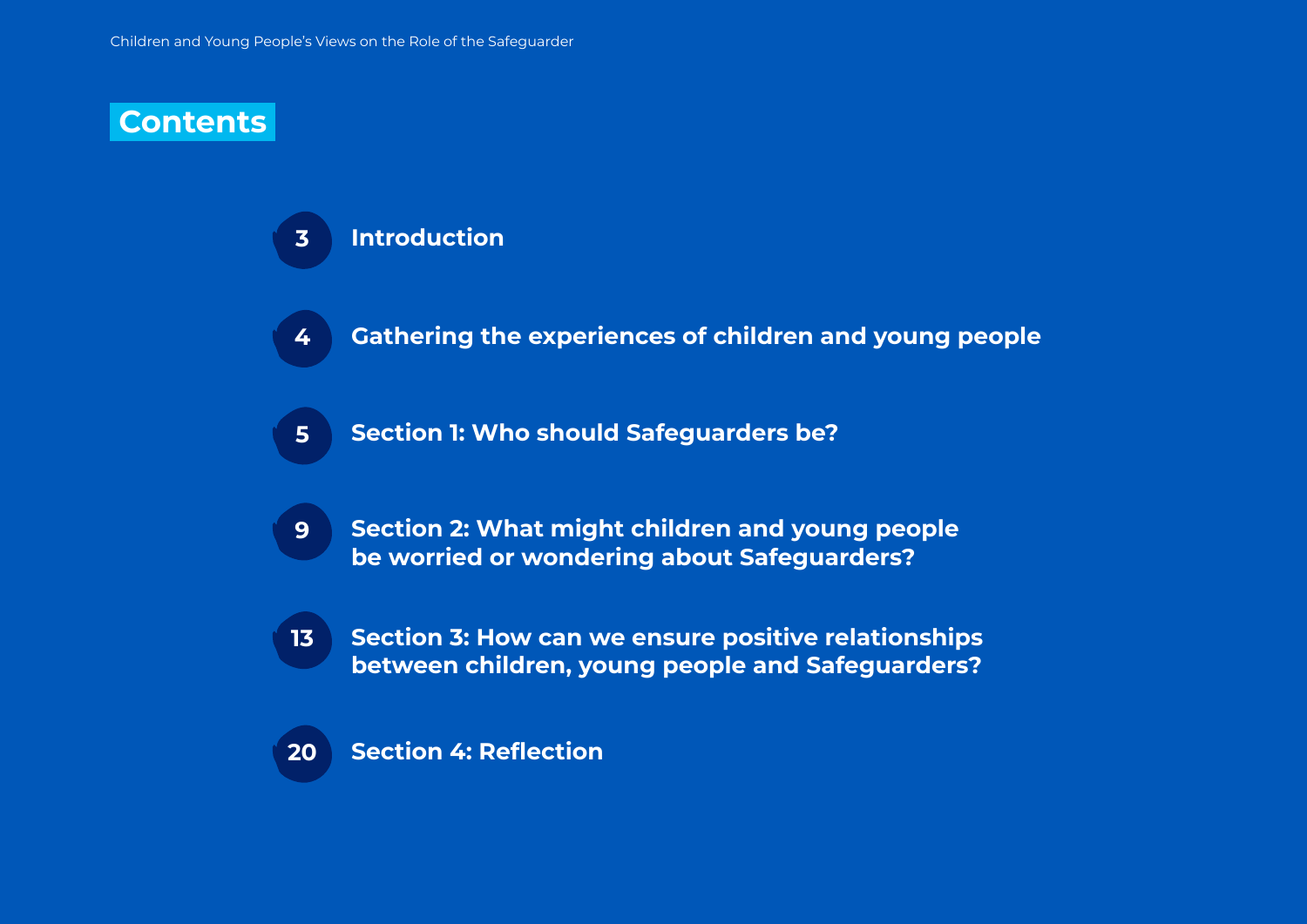#### **Introduction**

Across Scotland, children and young people's lives are shaped, changed, and influenced by decisions made within the Children's Hearings System daily. As we learned in The Promise, there are countless examples of how children and young people are let down by the system, seen as a case number instead of an individual, and aren't heard by the adults around them.

According to the UN Convention on the Rights of the Child (UNCRC), children have a range of participation rights that outline how they can help shape their world, including having their voices heard about decisions that impact on their lives. Listening to the views and experiences of care experienced children and young people is just one way that we can improve things for them as they navigate the care system.

Given the significant role that Safeguarders play in Children's Hearings for children and young people, it is essential that we are listening to their views and experiences as much as possible. By listening and considering what they have to say, children and young people's voices can influence the recruitment, training, and practice of Safeguarders.

This report describes the views and experiences of children and young people who have been involved in the Children's Hearings System and the youth justice system. The children and young people involved took part in a series of discussions about the role of the Safeguarder, highlighting practice that would make them feel safe, more respected, and more supported when they engage with a Safeguarder.

We hope you will take their insights and use them to reflect on your practice as a Safeguarder.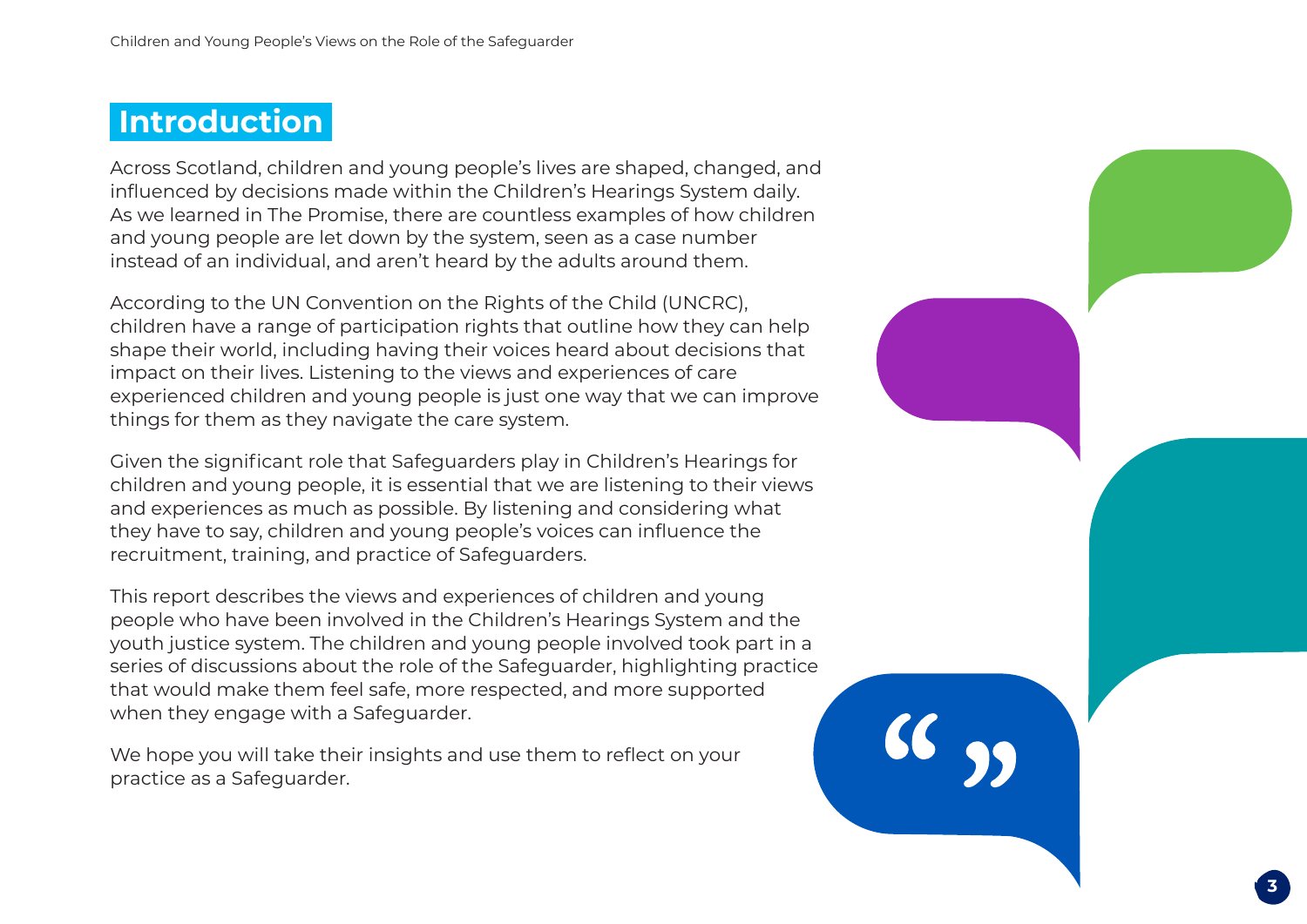# **Gathering the experiences of children and young people**

The Safeguarders Panel Team does not hold any records of children and young people who have been allocated a Safeguarder; this sits with the Scottish Children's Reporters Administration (SCRA). As a result, we could not contact children and young people directly to ask about their experiences with their Safeguarder. Instead, we connected with partners who work directly with children and young people within the care and youth justice systems.

Across the four sessions delivered, we engaged with seven children and young people, ranging in age from 9 to 30 years old. All these children and young people have care experience, experience of youth justice, or both. Over half have worked with a Safeguarder or Curator ad litem. They represent six different areas of Scotland, including: Edinburgh, East Ayrshire, West Dunbartonshire, East Renfrewshire, Falkirk, and the Western Isles.

Thank you to Our Hearings, Our Voice, Youth Just Us, and SCRA for partnering with us to deliver this work.

**All the quotes in this report come directly from the participating children and young people.**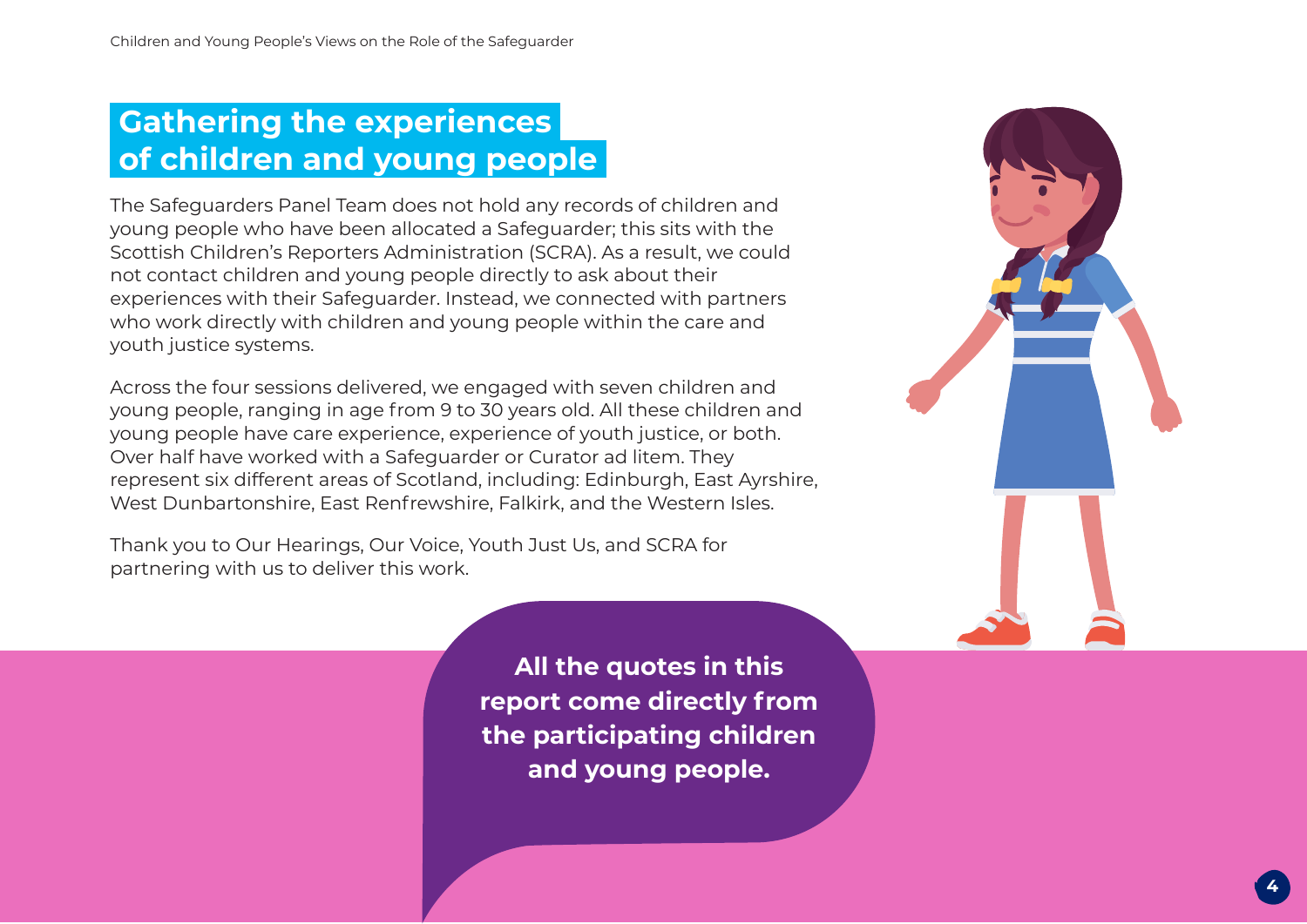### **Section 1:**

### **Who should Safeguarders be?**

Children and young people who are involved in the care and youth justice systems have many professionals come in and out of their lives. These relationships are often defined by timelines established by the Children's Hearings System or the Court, can be short-term in nature, and are frequently inconsistent, leaving children and young people feeling confused by changes and abrupt endings.

However, it is possible for children and young people to find positives within their relationships with professionals, despite this difficult terrain. They are clear about the type of person they want to engage with and what makes them feel supported and safe.

When talking about Safeguarders, they described the type of person they wanted in this role as:

- **Respectful**
- **Kind**
- **Accepting**
- **Hopeful**
- **Trustworthy**
- **Friendly**
- **Caring**
- **A good listener**





**"A Safeguarder should be hopeful that the panel or sheriff will make the right decision for the child."**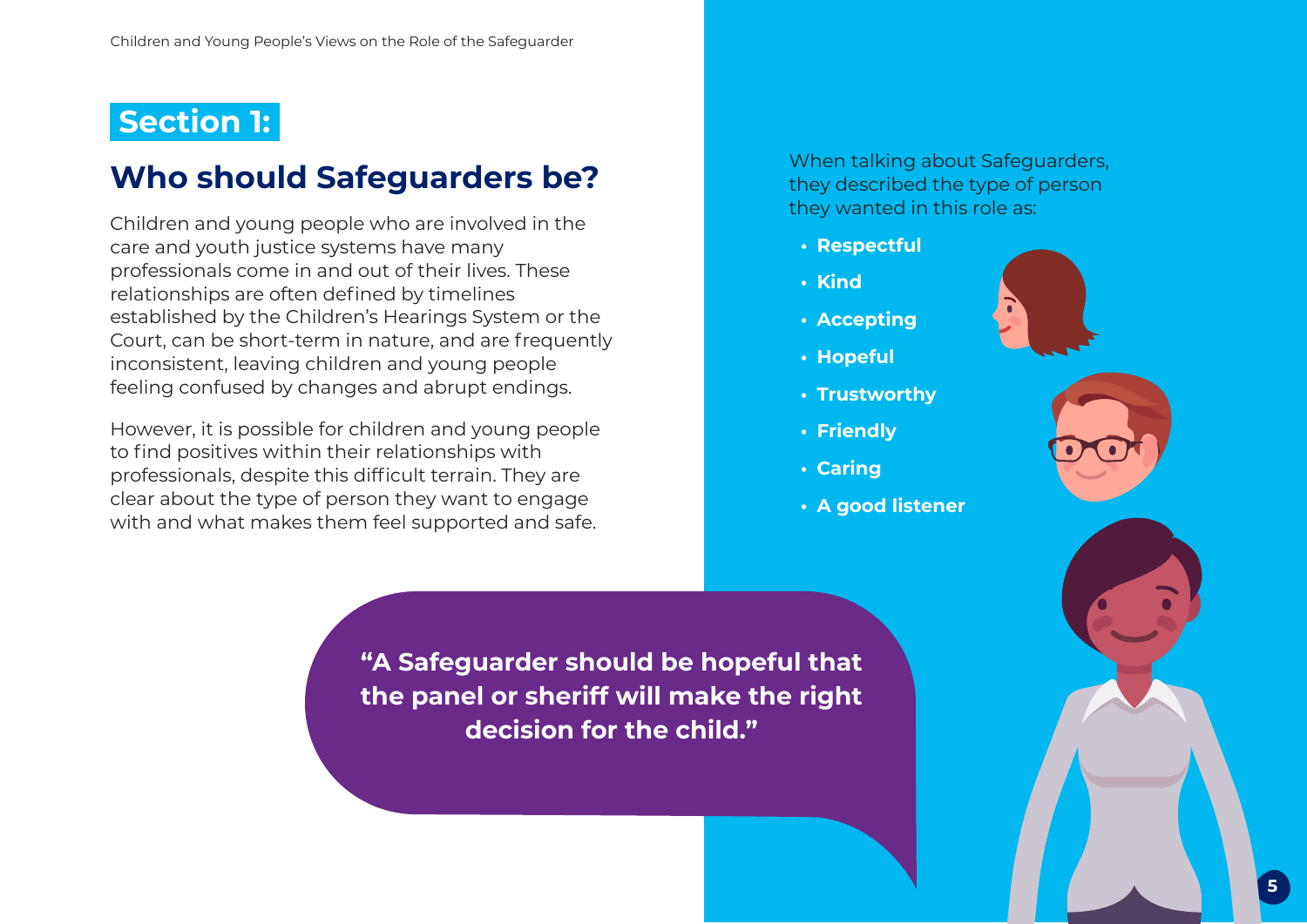While skills and knowledge are important in this role, these professional qualifications are secondary to the core values of the person to children and young people. They want warmth and genuineness, and someone who can see them for all that they are without judgement.

When performing this role, children and young people ask that Safeguarders:

- **Always make sure the child is safe and okay**
- **Not be cheeky or rude**
- **Have a smile on their face**
- **Be presentable but not formal**
- **Make eye contact with the child**
- **Explain everything clearly**
- **Speak in a kind voice**
- **Talk to the child one-to-one**
- **Move calmly and don't fidget**
- **Adapt quickly to new information or situations**
- **See all sides of the story**
- **Do what they say they are going to do**
- **Make sure everyone is on the same page**

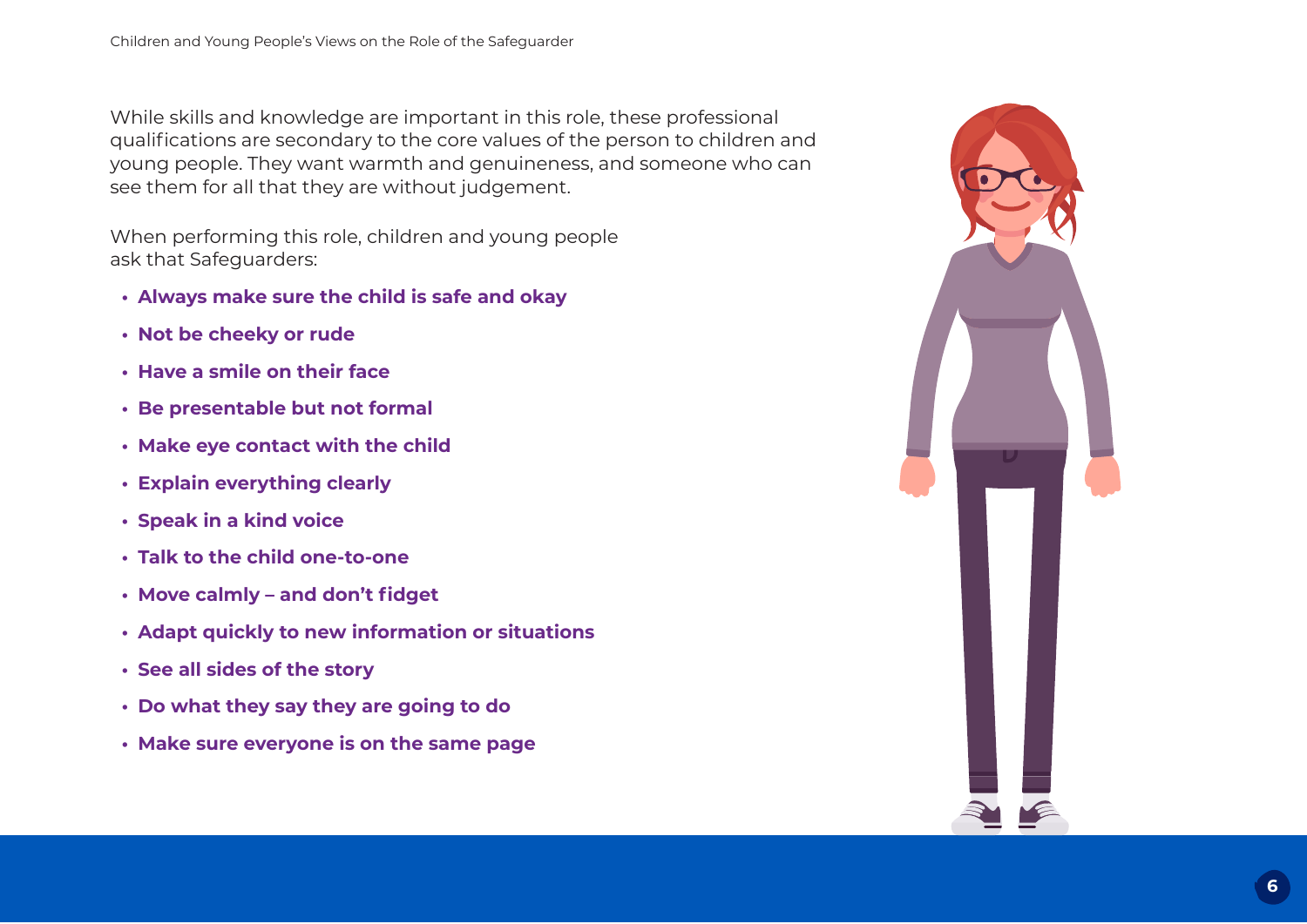Children and young people are clear that Safeguarders should be friendly, care about them, and see them as unique individuals. However, the way that some professionals approach them can make them feel small, unheard, and unimportant. They feel that adults sometimes reinforce power dynamics by the way they dress and speak and by their body language.

> **"It's everything, including the way they're dressed, like there's no need to come in in a suit to one of those meetings, just come in as smart casual."**

> > **"Come in as a human, not as a professional."**

**"It makes you feel like you can trust them if they're friendly. You can kind of automatically tell if someone is kind and if you can trust them."**

> **"The Safeguarder that I met seemed moody and like she didn't want to be there [in court] that day."**



**7**

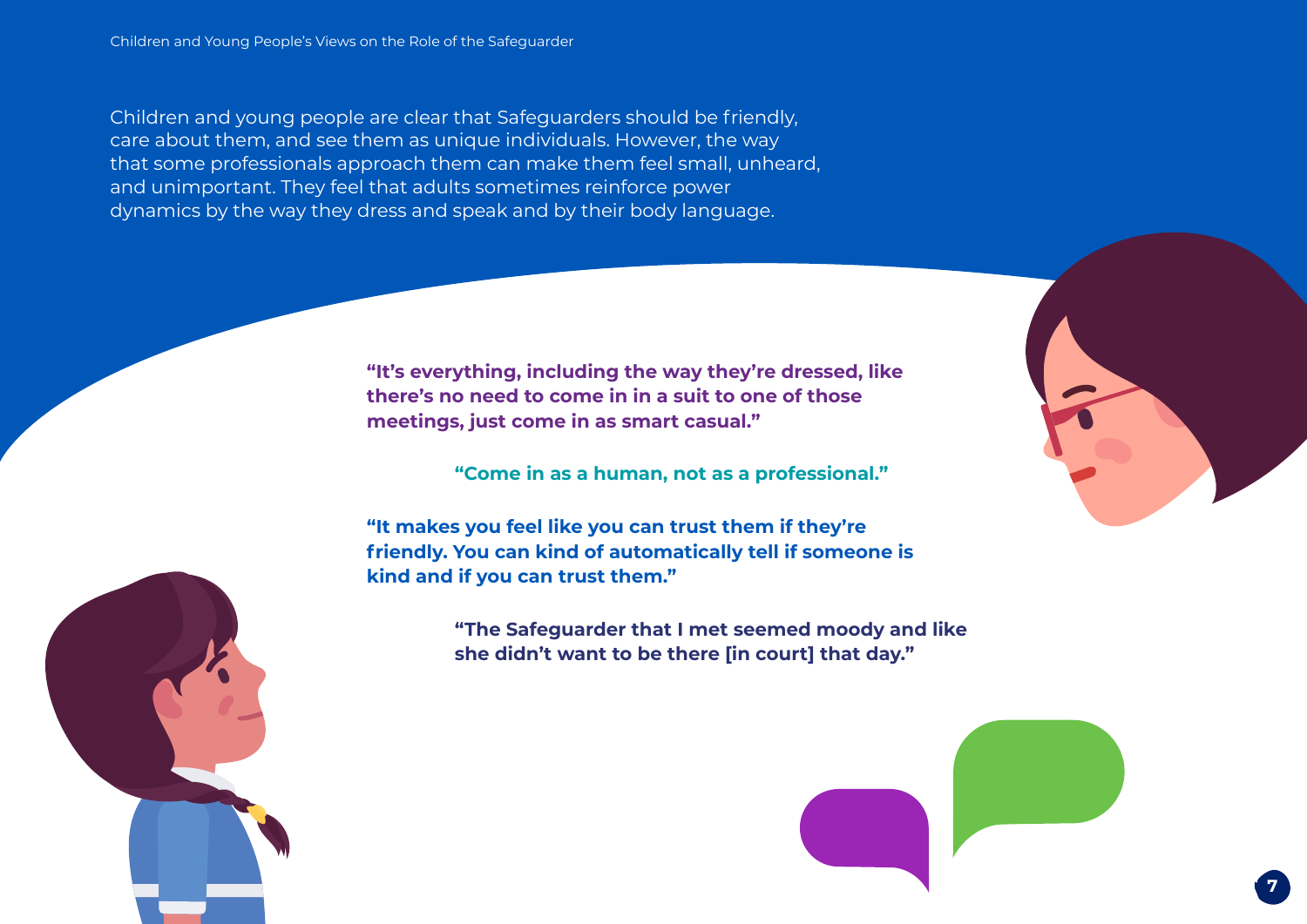While qualifications and skills were less important to children and young people for the role, they did highlight the fact that it could be beneficial for some Safeguarders to be younger and to have had care experience themselves. They want people in the role who can relate to their life experiences. This would help Safeguarders to understand the children and young people's lives and give them insight into the system from both the personal and professional sides.

Therefore, it is important to promote diversity of background and experience within the Safeguarders Panel so that Safeguarders can better reflect and connect with the populations of children and young people they are supporting. Children and young people want professionals who are going to see their potential and do what is right for them.



**"In all honesty, somebody [in their 20s], somebody who's younger because my experience of Safeguarders have been people who are probably in their 50s or 60s and they're quite professional in the way they deal with you."**

> **"Somebody who's really just approachable. Approachable not just in the professional sense, but approachable as somebody who you can relate to, who has experience of care or has experience with a Safeguarder. Somebody who just gets it, gets the fact that at times life is going to be difficult."**

**"Let's be honest, somebody who doesn't always play by the book because the book's never right, and I've seen it. Somebody who isn't one size fits all."**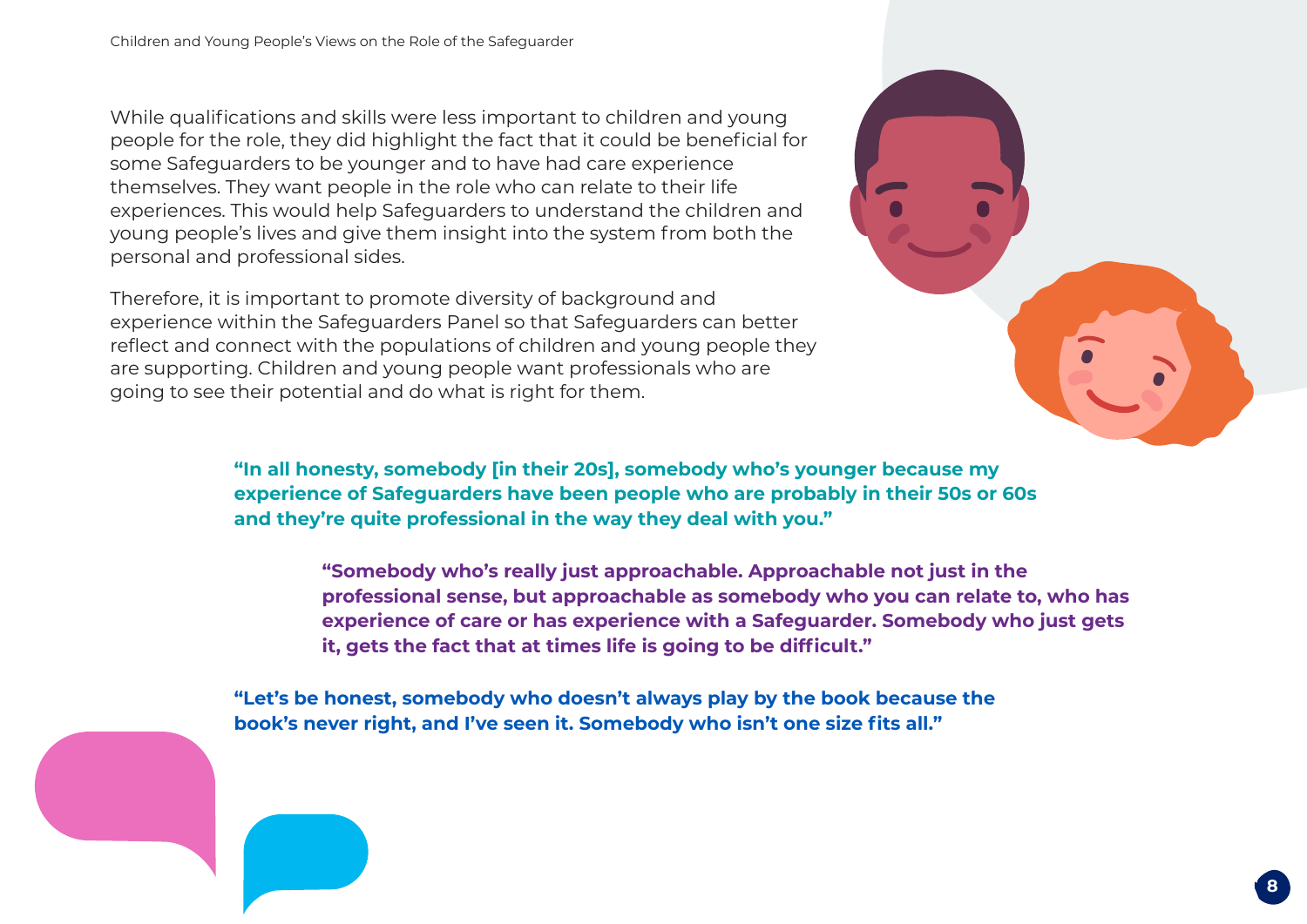#### **Section 2:**

# **What might children and young people be worried or wondering about Safeguarders?**

When a child or young person is allocated a Safeguarder, they are often unfamiliar with what the purpose of a Safeguarder is, and it becomes an important task for the Safeguarder to explain their role.

Additionally, for many children or young people, not knowing what the role of a Safeguarder is might result in a variety of emotions: anxiety over what is going to happen, anger at yet another professional getting involved in their lives, or confusion about the process.

After learning they have been allocated a Safeguarder, children and young people may have a lot of questions. It is essential that Safeguarders take the time to answer all the child or young person's questions, and do so in a way that is clear, accessible and age appropriate.





**"Older young people might ask more complicated questions and need more detailed answers."**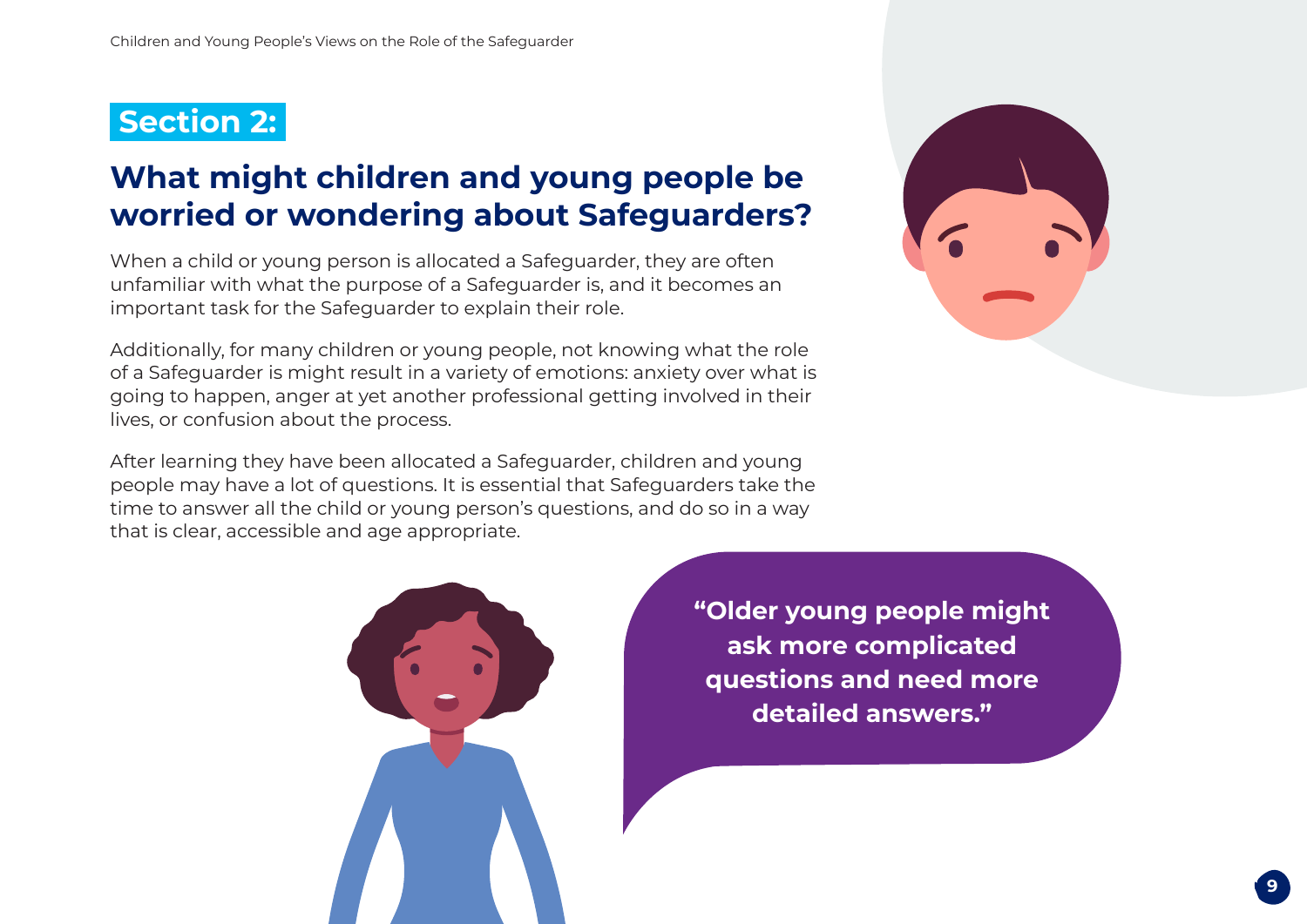In discussing the role of the Safeguarder, children and young people identified the following questions as some of the things they may want to know:

- **What do Safeguarders do?**
- **Why is a Safeguarder involved with me?**
- **What are you doing here?**
- **Why are we talking about this?**
- **Do I have to talk to you? I don't feel comfortable talking about this.**
- **Why are you asking me so many questions?**
- **What is going to happen?**
- **Who is my Safeguarder?**
- **Who will my Safeguarder be speaking to?**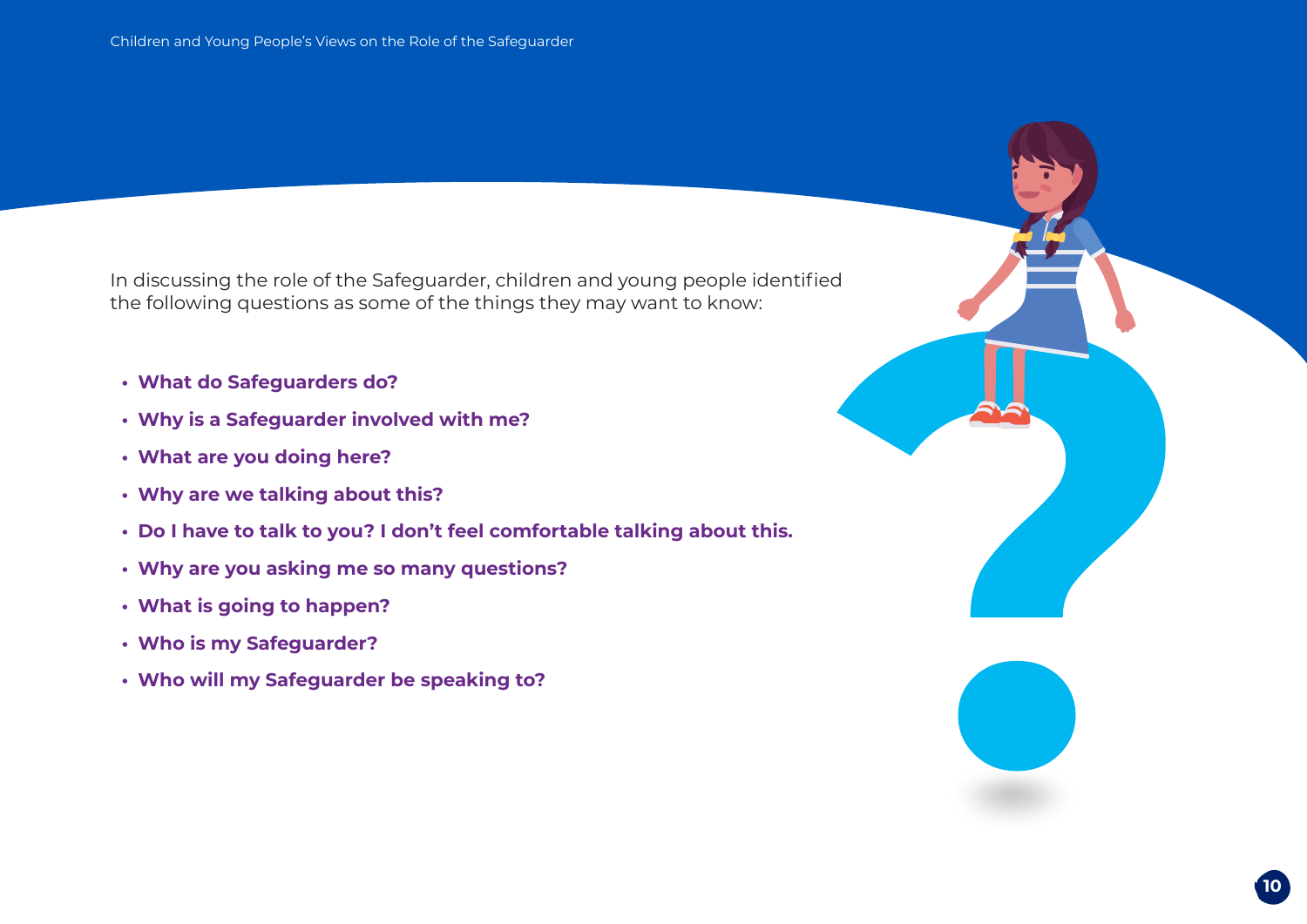Along with having a lot of questions, being allocated a Safeguarder may also bring up a lot of worries for children and young people. They may have had many professionals come in and out of their lives, and a Safeguarder will be yet another person to whom they must tell their story. There is a lot of pressure and anxiety that accompanies sharing the difficult, sad, or traumatic things that children and young people have experienced in their lives.

Children and young people may worry about:



**"About the decision that will be made – like maybe they will decide something the child doesn't want."**

**"If I'm missing school for an appointment."**

**"You might not trust a Safeguarder because it hasn't been explained properly so It's just another person to talk to."**

> **"I think they may feel a bit upset because they don't want to tell their whole life story to a stranger. That would be hard."**

**"They may also be worried about what they are going to do with the report after it goes to the Sheriff, like what the decision might be."**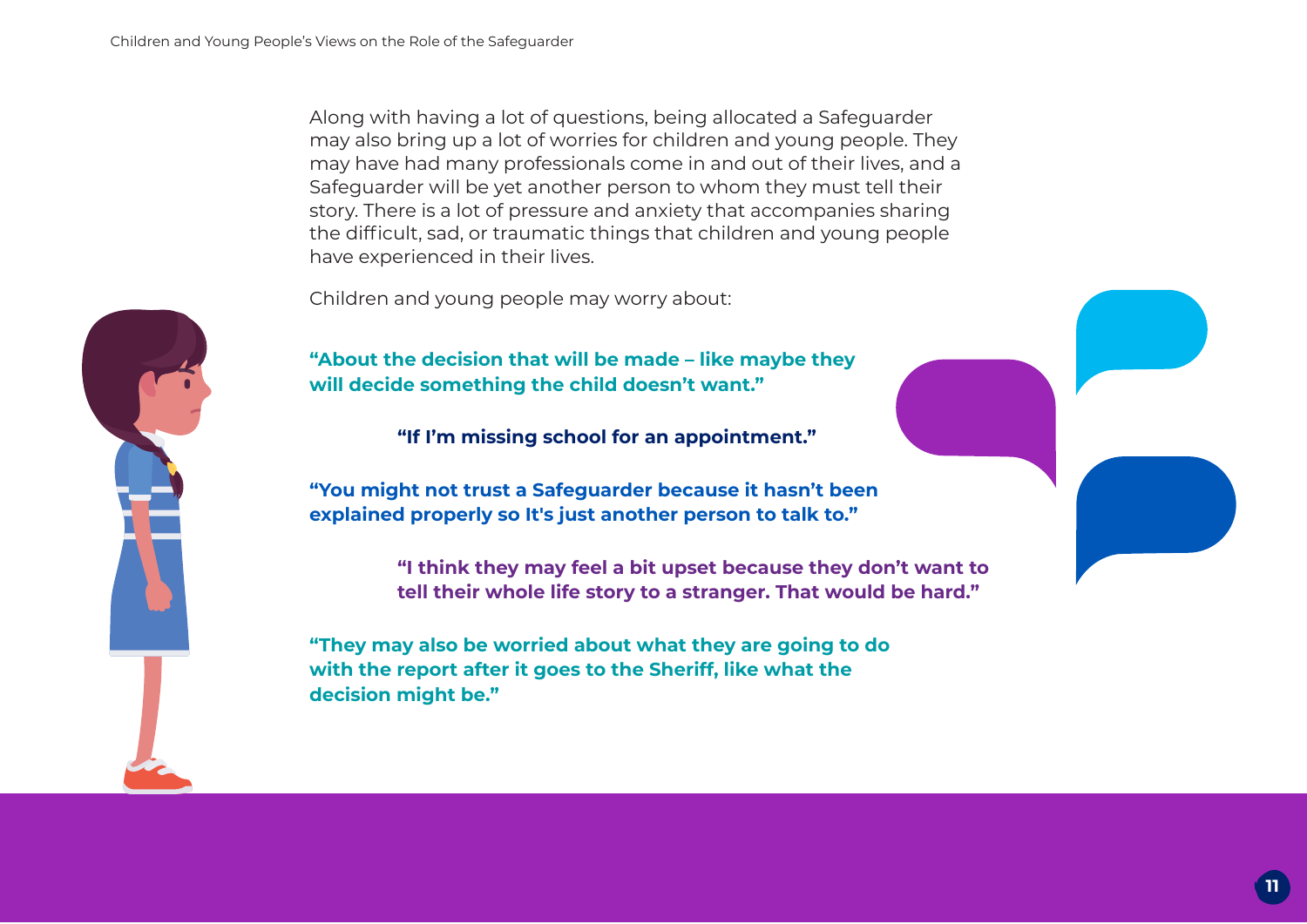Children and young people have ideas about how best to communicate and engage with them, particularly around sensitive issues. They recognise that not all children and young people will require the same approach, and that Safeguarders will need to adjust the methods they use to communicate.

**"All children, doesn't matter of your age or anything like that, are still able to share their views, if Safeguarders do it in a way that suits their needs, not [the Safeguarders'] needs. Safeguarders need to be retrained completely on how to engage children and how to engage young adults. I think there's a lack of understanding on what a Safeguarder should be doing."**

**"Being able to adapt their approach to who they're actually working with. They're using their instincts as well as following what should be done, because sometimes that might need to change. There might be things that, you know, this is the way it's done, but the approach needs to change. Somebody who is able to advocate for that, who is able to stand up and say, 'maybe this isn't how it should be done, and we need to do things differently.'"**

**"Maybe the child should have something to play with or fidget with when they talk to a Safeguarder because it's good to fidget sometimes when you have to talk about this kind of thing."**

Finally, children and young people want to be kept informed about what is happening. There can be times where there are long gaps between meetings and Hearings, and they sometimes feel like they aren't informed of what will be next or where things are in the process. They want Safeguarders to keep them updated and to make sure they understand the steps and the timescales.

**"Please regularly check in with the child to let them know what is going on!"**

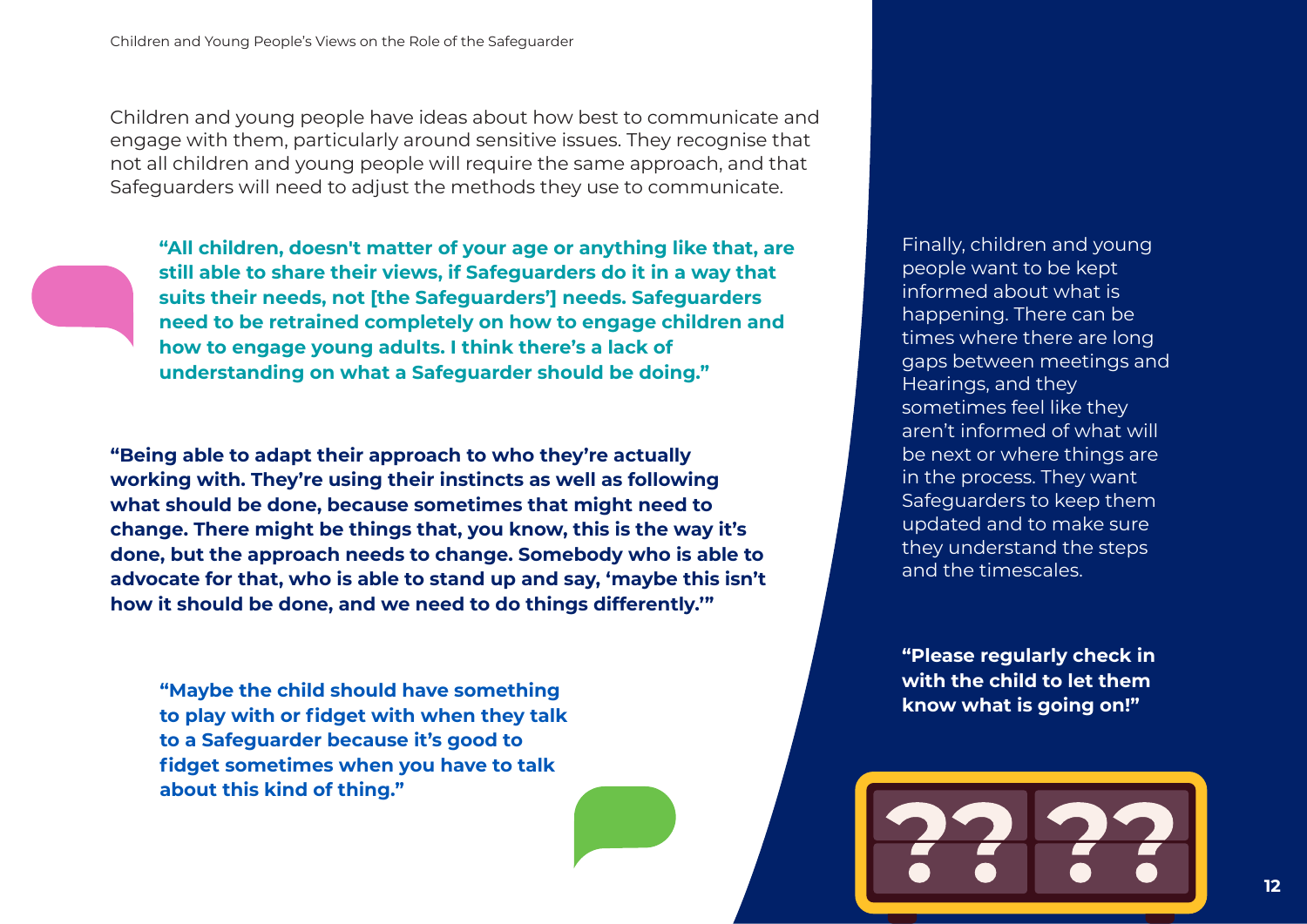### **Section 3:**

# **How can we ensure positive relationships between children, young people and Safeguarders?**

Children and young people are concerned about the short-term nature of the Safeguarder's involvement in their lives. They wonder how a Safeguarder could know them well enough in that time to make recommendations that could have a huge impact on their lives. They feel that it is important for Safeguarders to meet with children and young people as much as possible so that they can build a relationship and develop some trust.



**"Maybe they should meet a couple times before they talk about tough things."**

**"They should meet with them two or more times because once isn't enough to understand the full scope of a child's life."**

**"How are you meant to build a bond with that person if you only meet once. That's not helpful."**

**"They should always try [to meet the child] a few times and then eventually the person will end up meeting you and end up building a bit of trust. If you give up after one time, then the person is going to be like, well they didn't really want to work with me if they gave up after only one time."**

**"The Safeguarder should be using that time for the child, so they should be trying to do five days of reading and then 30 days of trying to build a relationship with the child to be able to get all the information as possible."**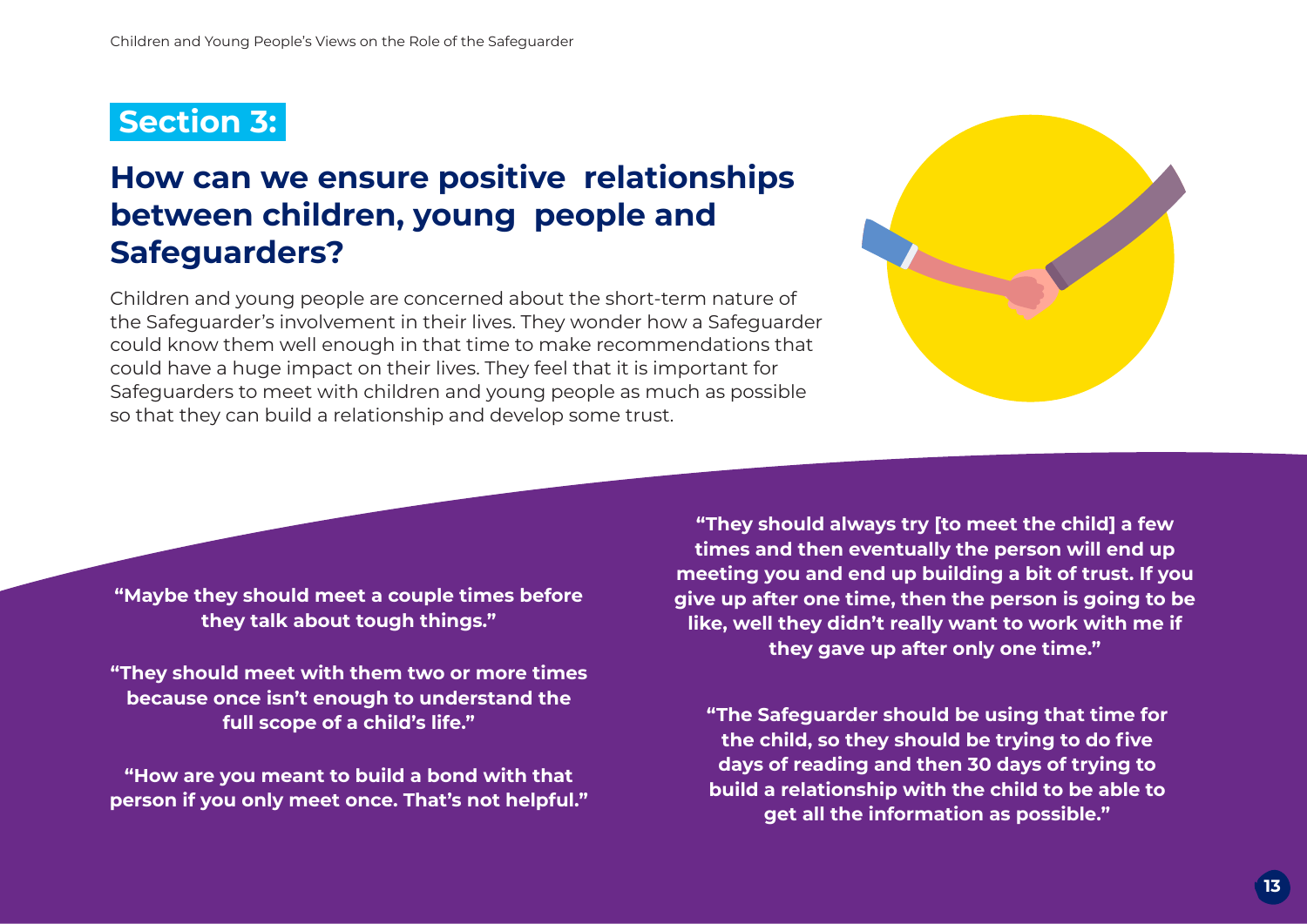In explaining the role of the Safeguarder, children and young people think that it is important for this to be the focus of the conversation early on, possibly in the first one-to-one meeting. It shouldn't be rushed or considered less important. Children and young people want to fully understand the role of the Safeguarder and the process they are involved in.

Children and young people thought that there should be multiple meetings between the child and Safeguarder to support their engagement. The first to explain the role of the Safeguarder, then meetings to discuss the child's views about their life, and then a final session to say goodbye.

**"They should visit them before the main thing [i.e., talking about the issue at hand/the child's life story] and then maybe afterwards, too."**

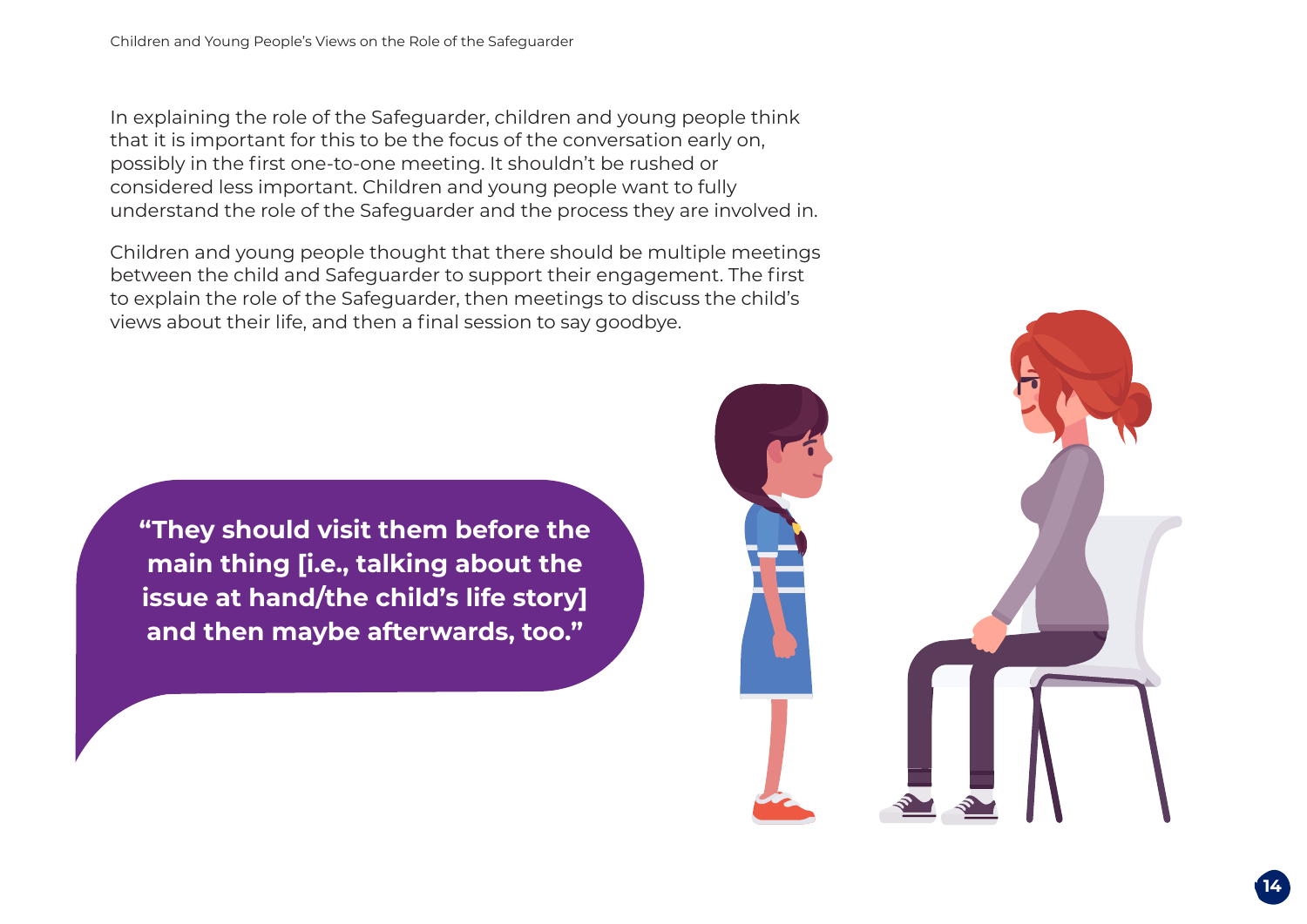Along with hearing directly from Safeguarders about their role and the process of their involvement, children and young people thought these would be additional sources of information:

#### **A leaflet**

**"Something that is given to you where you could go to get information."**

**From a social worker or other trusted adult**

**"You know them, and most young people have a good relationship with their social worker, and they can tell you about [Safeguarders], so it's important that they know what a Safeguarder is."**

**Other children**

**"It would be good to hear it from other children, too, because sometimes it's easier to understand it, if it comes from another child."**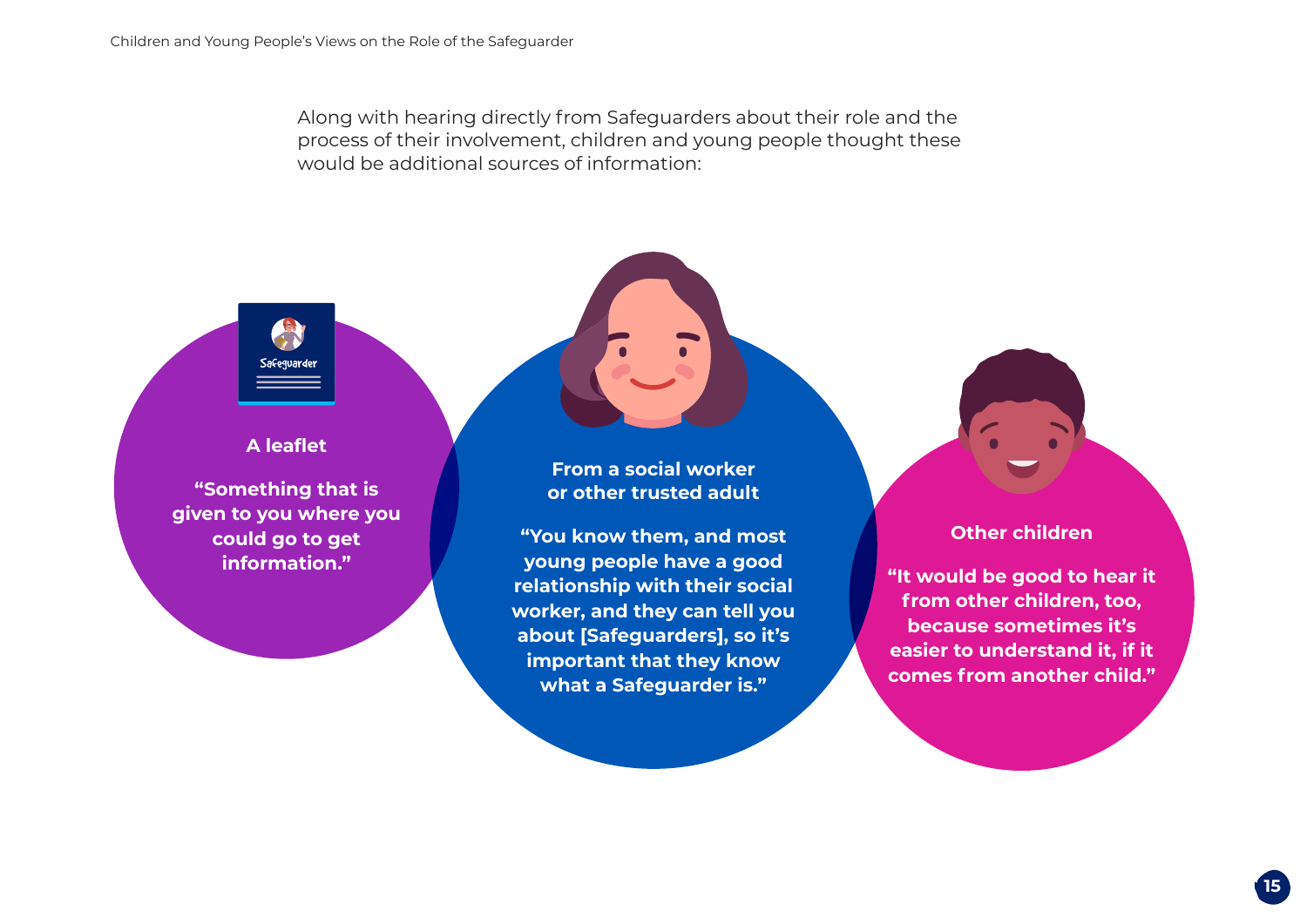Children and young people emphasise how important it is to develop a connection with their Safeguarder, even within the short 35 days of their involvement. They are clear that the Safeguarder needs to do everything they can to demonstrate all the values and characteristics outlined in section 1. A particular emphasis was placed on being friendly and building trust. If children and young people are being asked to share their experiences with this person, then they want someone who is open, supportive, friendly, and trustworthy.

**"Sometime young people don't want to meet with a Safeguarder. It depends on what setting they're in and what's going on, because at time they might not be trusting people a lot, so they might not want to work with a Safeguarder if they're not trusting people."**

**"If someone is friendly,**

**"I feel like if they're not very nice or they are being rude, then the child won't want to share their ideas with them."**

**then I won't stop talking!" "It makes you feel like you can trust them if they're friendly. You can kind of automatically tell if someone is kind and if you can trust them."**

> **"They should be friendly because otherwise you just sit there miserable and if you're trying to tell the Safeguarder something and they're not interested, then why bother?"**

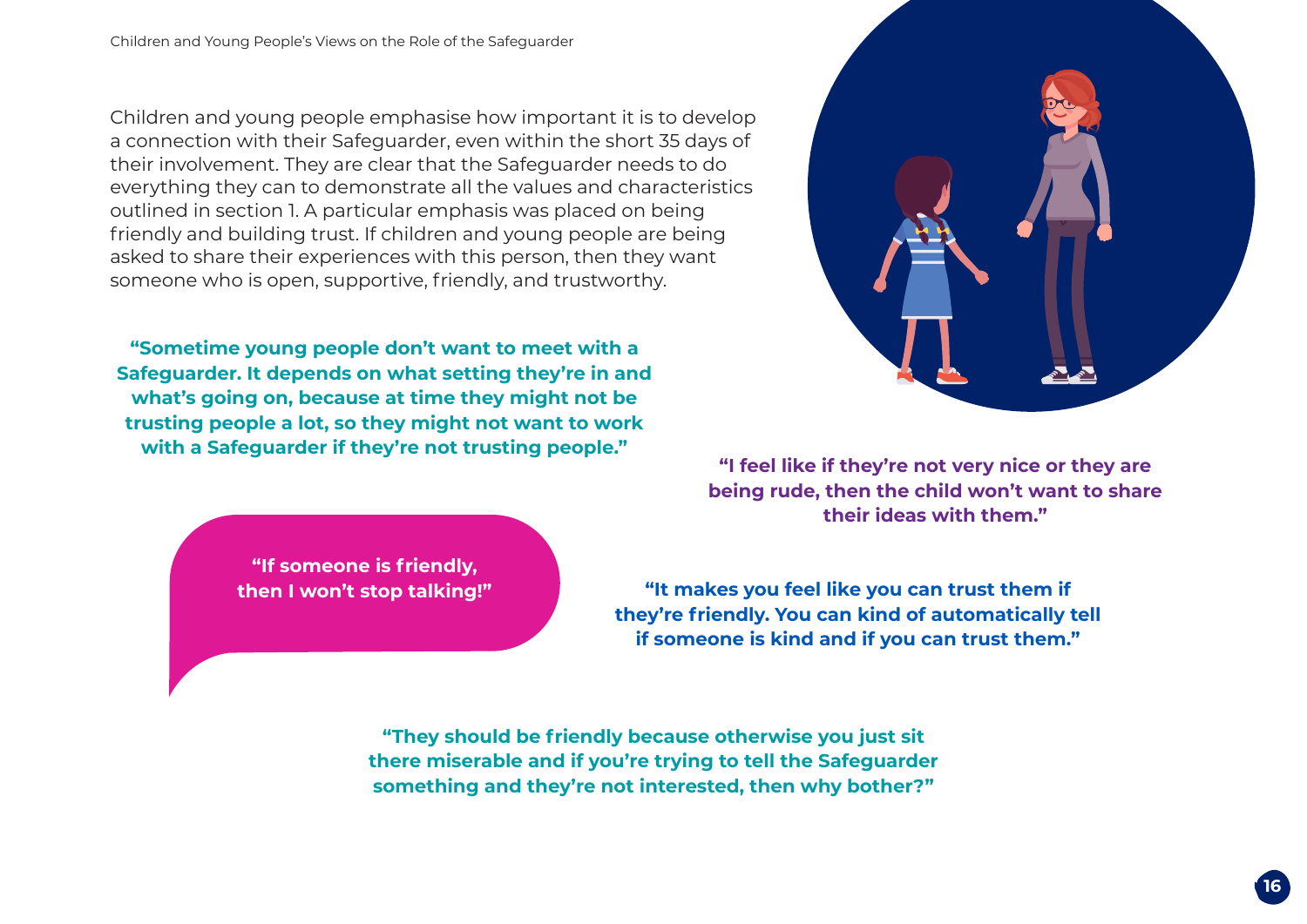Children and young people are clear that they want meetings with Safeguarders and other professionals and Hearings to fit into their schedules and take place in locations that work for them. Often, children and young people's school and extracurricular commitments are ignored in favour of scheduling meetings that fit in adults' busy schedules. This causes them to miss out on academic, athletic, and social opportunities that their peers don't. Depending on the child, they will have locations that will be more comfortable than others to meet with their Safeguarder – this may be their school, a coffee shop, their home, etc., but this will always be specific to the child.

Children and young people want Safeguarders to make sure they are taking the child's schedule and preferences into consideration when they are scheduling a time and place for the meeting.

**"Making sure the Safeguarder is giving a child the choice of where they want to meet the Safeguarder or what time is appropriate for them, rather than thinking that they need to fit in to how the Safeguarder wants to work. They have to adapt to the child."**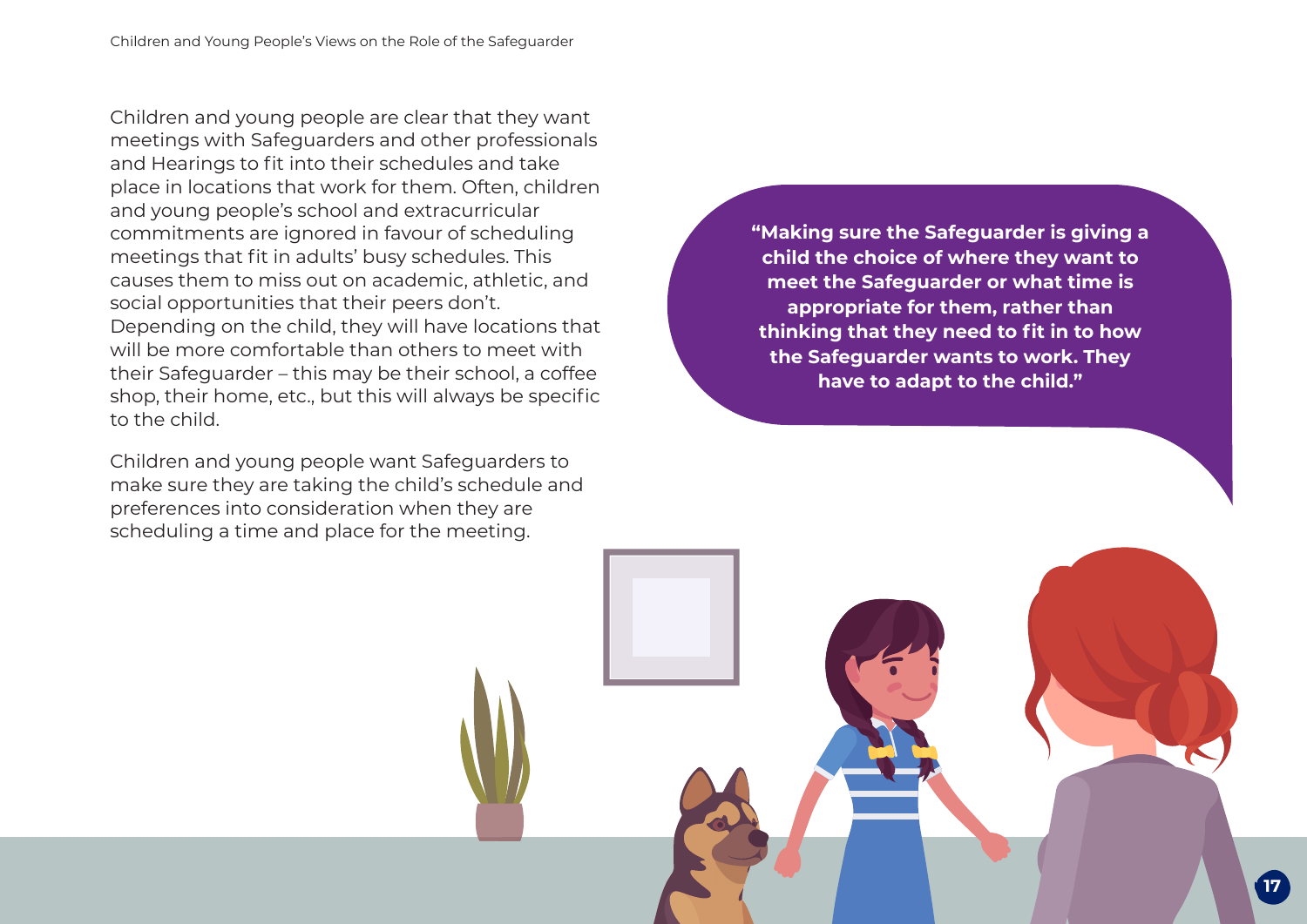Engagement with a Safeguarder should have a clear beginning, middle and an end. When children and young people have worked with multiple different professionals throughout their lives, there may be instances of some professionals vanishing without any explanation, which can leave behind a sense of confusion, guilt, and hurt.

Children and young people emphasise how important goodbyes are to them, especially when professionals are only around for a short period of time. They want Safeguarders to do a good job ending their relationships with the child or young person they are working with. When a Safeguarder is clear about the boundaries and timescales of their involvement from the start, then it should minimise the potential for those feelings of confusion, guilt, and hurt.

**"It makes you feel upset if they just disappear without a word. But if they say goodbye, then you understand and feel okay."**

**"[If they don't say goodbye] it may feel like it's your fault. Because you've told them lots of personal stuff and then they just disappear. Even a short phone call would be better than nothing."**

**"It's a big thing that this person has come into a child's life, and they trusted them, so if they don't say goodbye then the child might feel let down."**

**"They should say goodbye because they've been working with the child for a while and it's good for the child to know if they'll see them again or not. If the Safeguarder doesn't say goodbye, then the child might ask their adult if they're going to talk to them again."**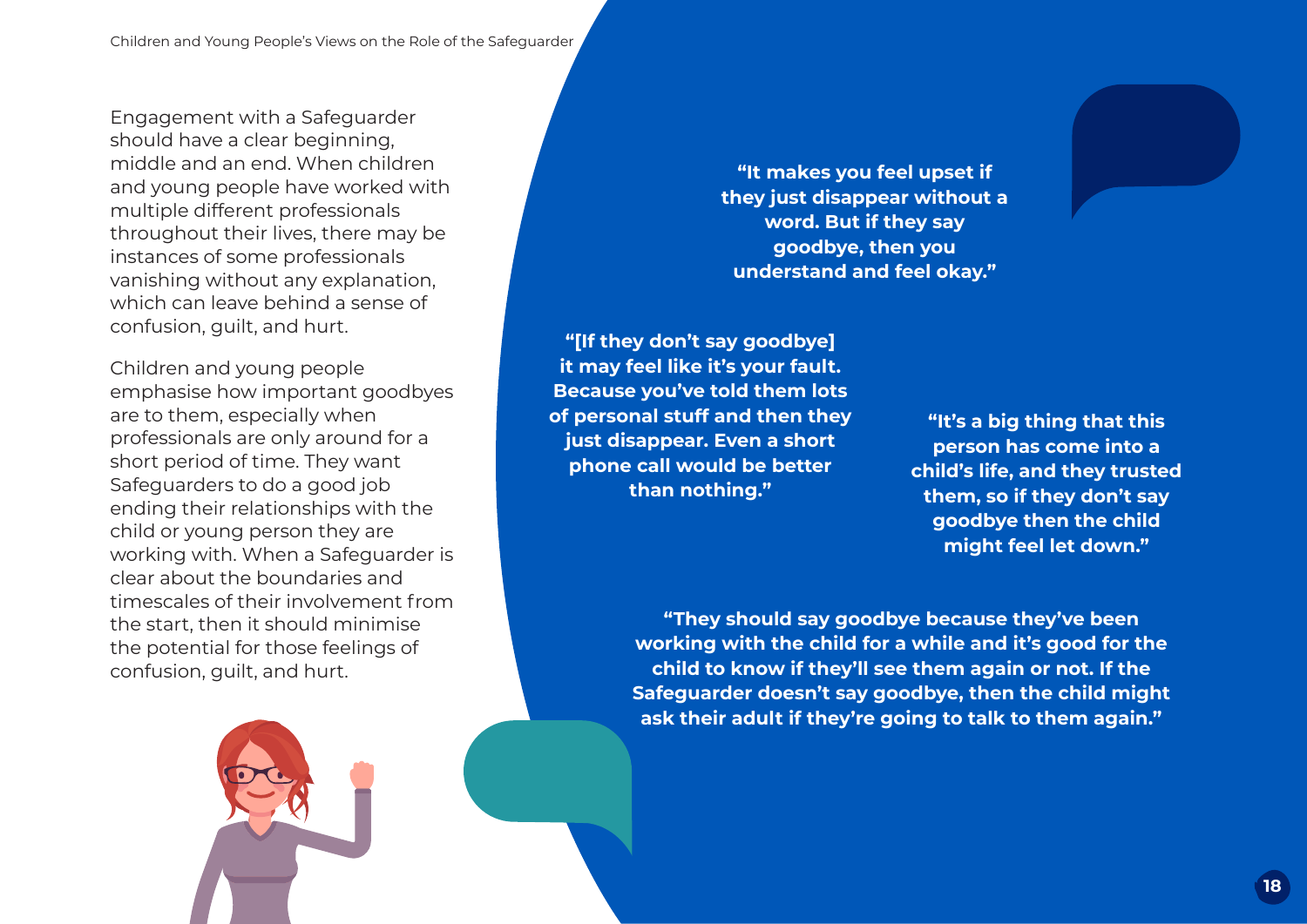**Finally, if you are a Safeguarder, children and young people have one final message:**

**"Be the best Safeguarder you can and smile so children feel safer and like they can trust you."**

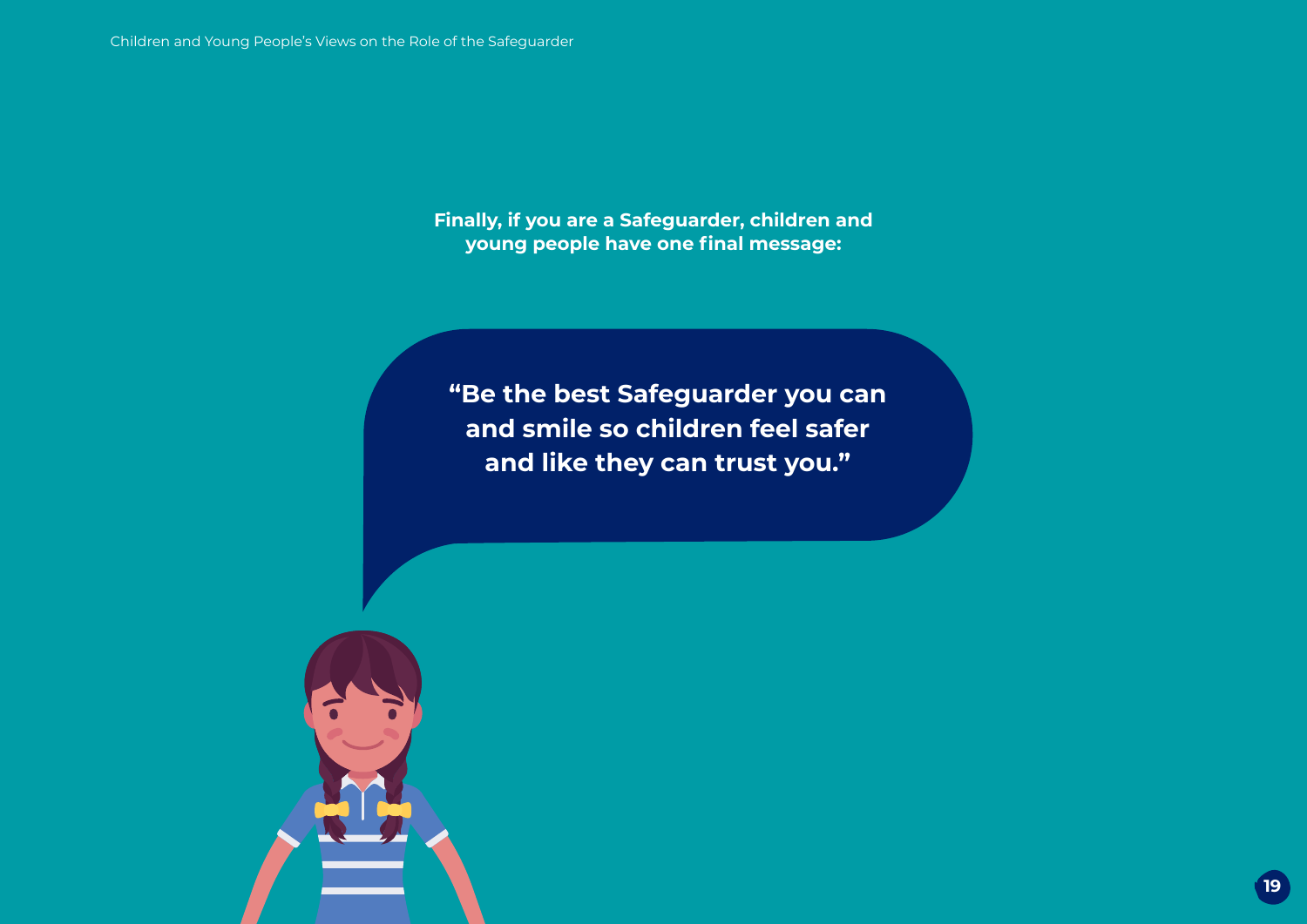### **Section 4: Reflection**

Based on what the children and young people have said in this report, we'd like you to take some time to reflect on their views and experiences and consider how they can influence your practice as a Safeguarder.

1. Take a moment to reflect on how you engage with children and young people. Are you the person they described in section 1? How do you demonstrate these values? What are your strengths when engaging with children and young people? What areas could you develop further?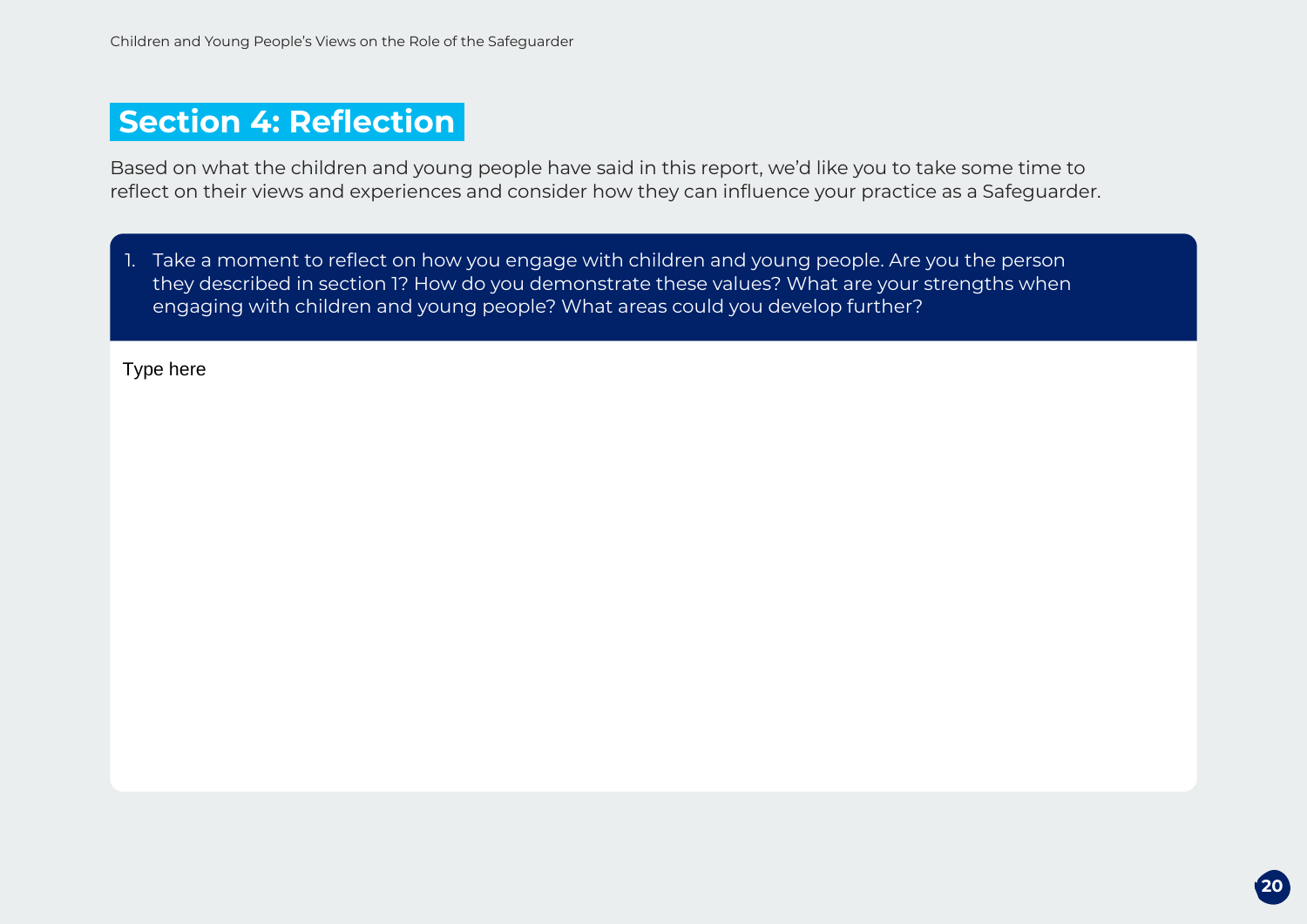2. Think about how you communicate information about the role of the Safeguarder to children and young people. How would you answer the questions identified in section 2 if the young person was 14 years old? How would this change if you were speaking to a seven-year-old? How do you know your message is being received and understood?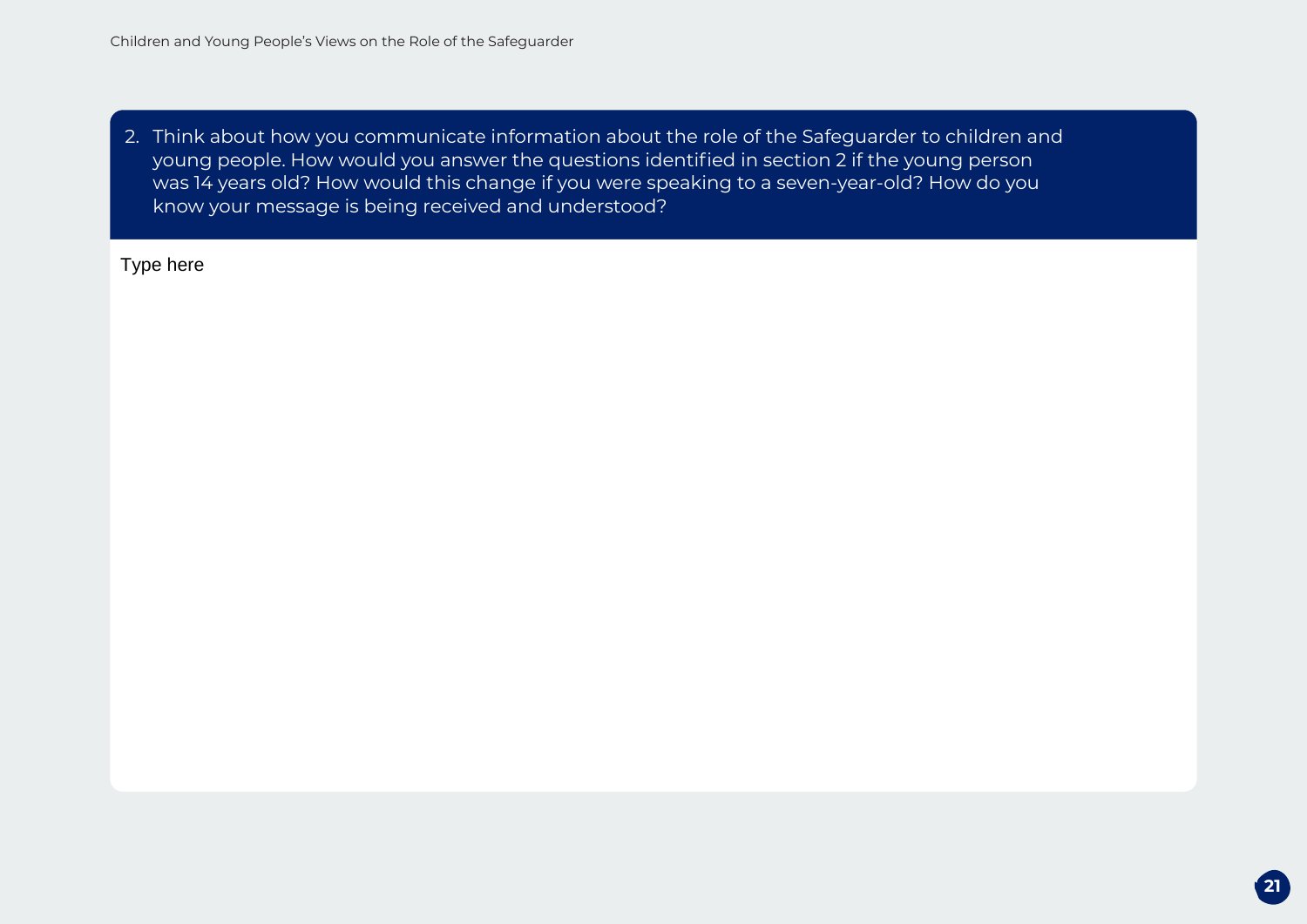$\vert$  3. How might you help ease some of the worries, like those identified in section 2, that a child or young person might have about being allocated a Safeguarder?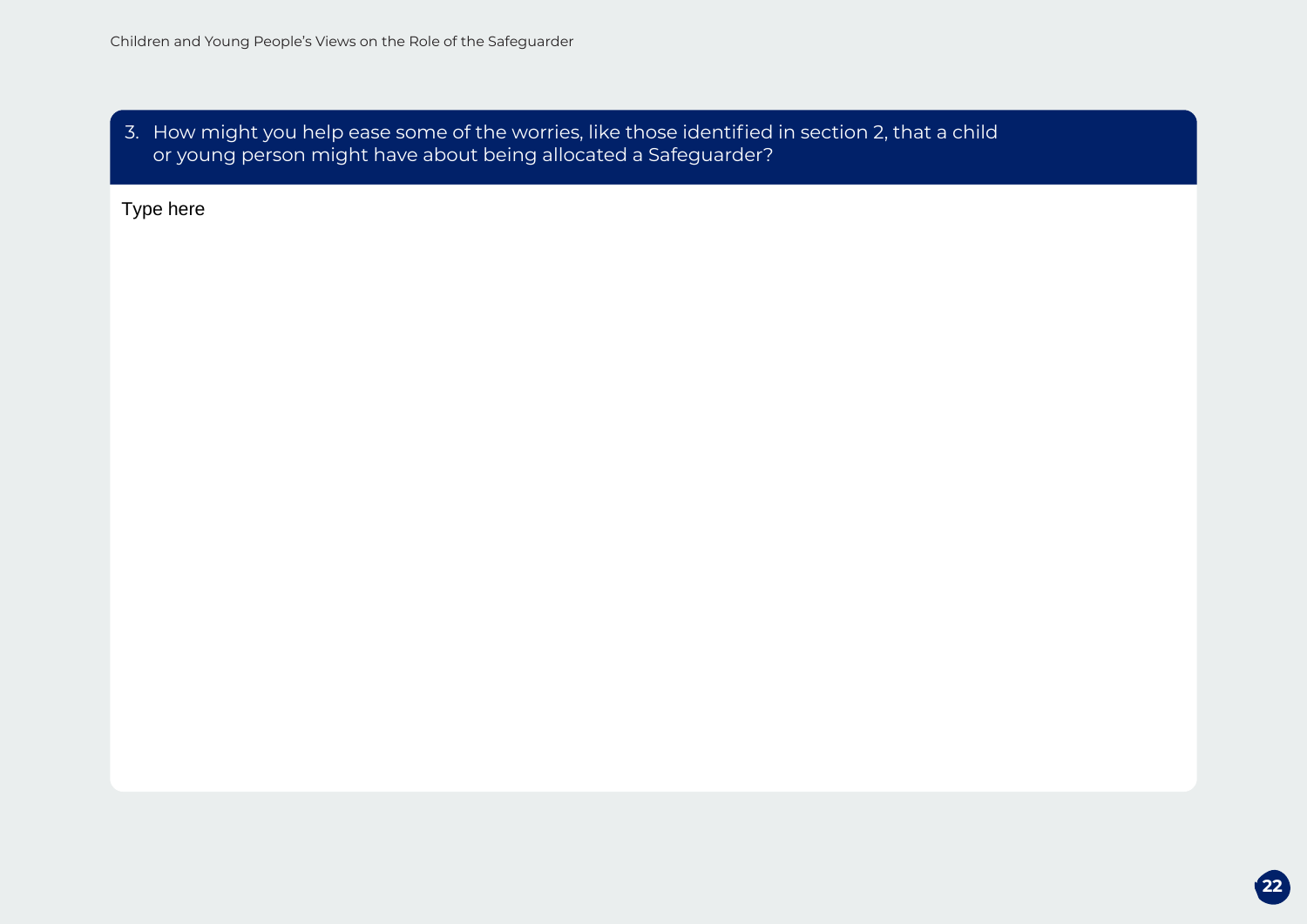4. Think back to a specific child or young person you have worked with. What could you have done differently or done more of so that the child or young person fully understood your role as a Safeguarder within the Children's Hearings process?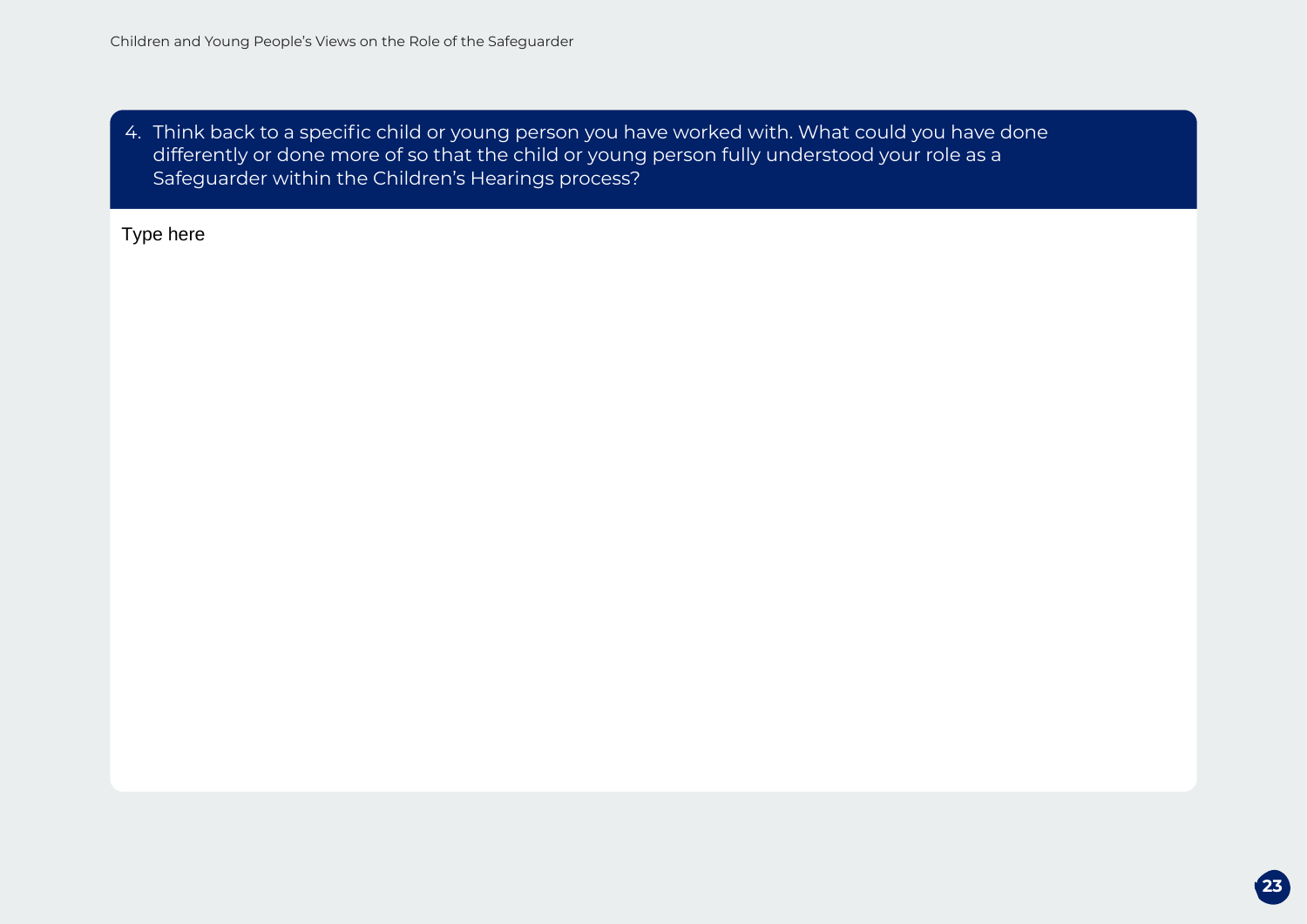5. Beyond the words you say, how can you show children and young people that you are trustworthy?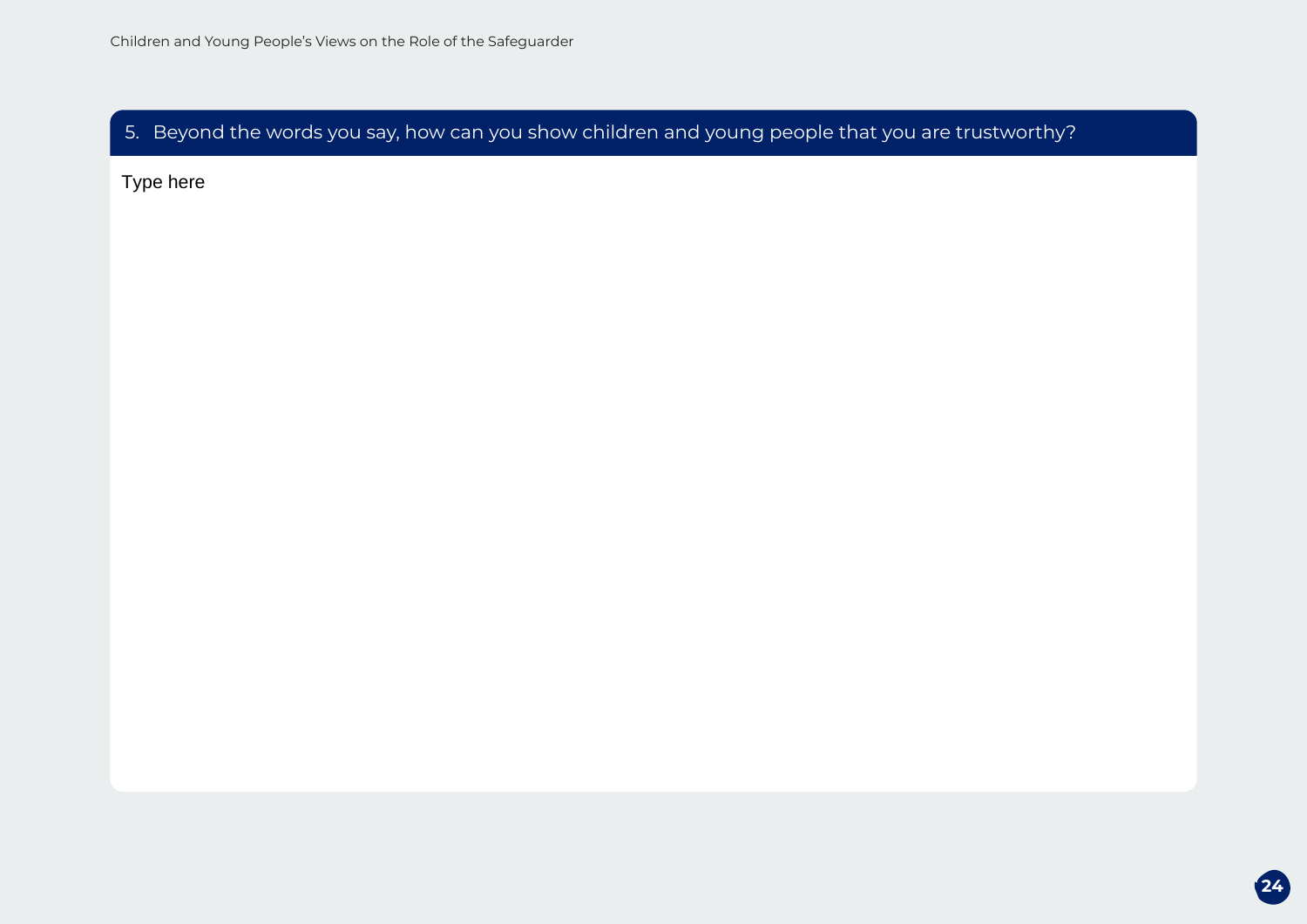6. Thinking back to a specific child or young person, reflect on the ending of your engagement with them. Did you discuss endings from the first meeting? Did you explain to the child that the role would be time-limited? Was it a positive ending? Are there things that could have been done differently? What would have made it easier for that child?